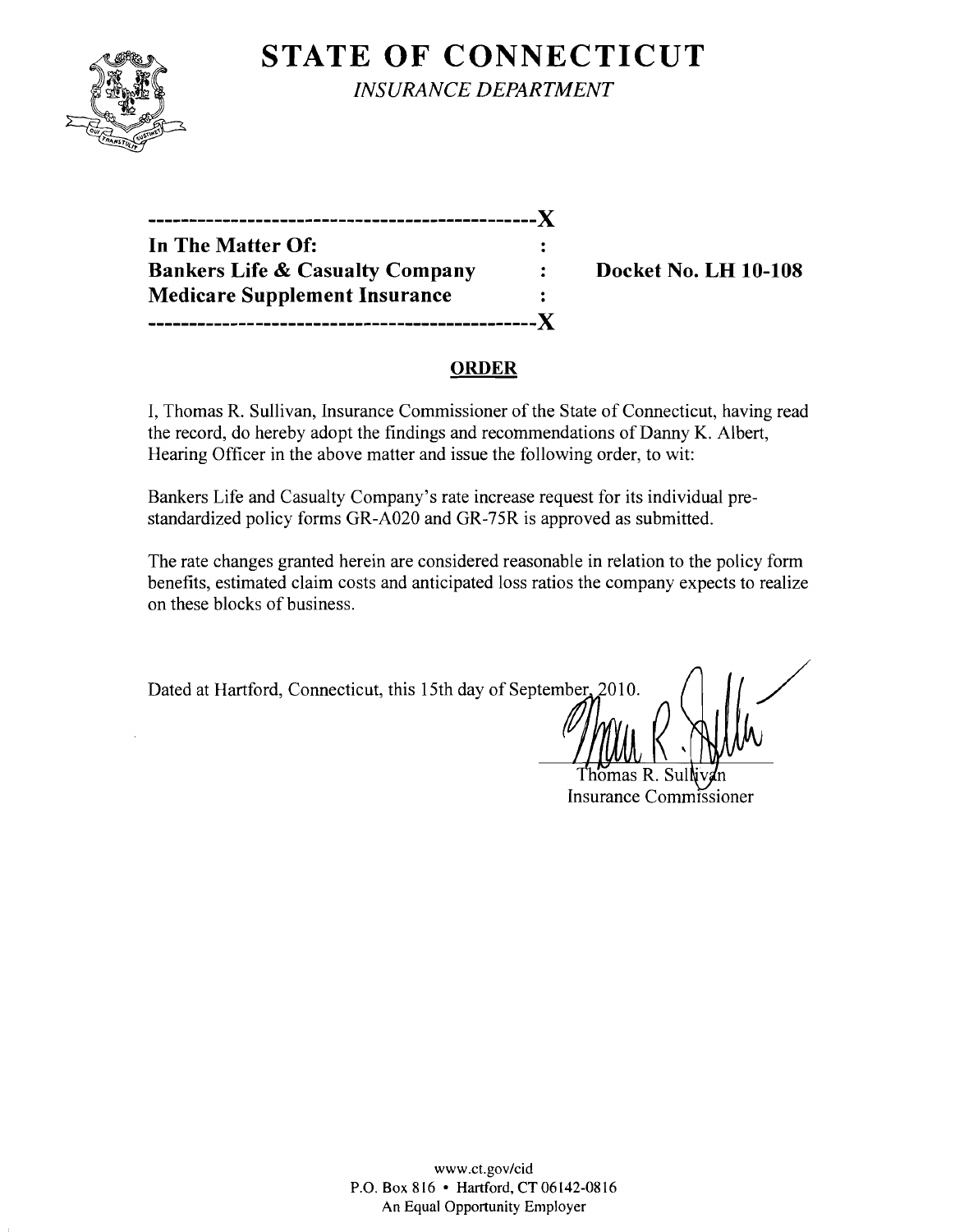# **STATE OF CONNECTICUT**



*INSURANCE DEPARTMENT* 

----------------------X

**In The Matter Of: Bankers Life & Casualty Company : Docket No. LH 10-108 Medicare Supplement Insurance -----------------------------------------------X** 

## **PROPOSED FINAL DECISION**

### 1. **INTRODUCTION**

The Insurance Commissioner of the State of Connecticut is empowered to review rates charged for individual and group Medicare supplement policies sold to any resident of this State who is eligible for Medicare. The source for this regulatory authority is contained in Chapter 700c and Section 38a-495a of the Connecticut General Statutes.

After due notice a hearing was held at the Insurance Department in Hartford on September 1, 2010 to consider whether or not the rate increase requested by Bankers Life and Casualty Company on its individual Pre-standardized Medicare supplement business should be approved.

No members from the general public attended the hearing.

No representatives from Bankers Life and Casualty Company participated in the hearing.

The hearing was conducted in accordance with the requirements of Section 38a-474, Connecticut General Statutes, the Uniform Administrative Procedures Act, Chapter 54 of the Connecticut General Statutes, and the Insurance Department Rules of Practice, Section 38a-8-1 et seq. of the Regulations of Connecticut State Agencies.

A Medicare supplement (or Medigap) policy is a private health insurance policy sold on an individual or group basis which provides benefits that are additional to the benefits provided by Medicare. For many years Medicare supplement policies have been highly regulated under both state and federal law to protect the interests of persons eligible for Medicare who depend on these policies to provide additional coverage for the costs of health care.

Effective December 1, 2005, Connecticut amended its program of standardized Medicare supplement policies in accordance with Section 38a-495a of the Connecticut General Statutes, and Sections 38a-495a-1 through 38a-495a-21 of the Regulations of Connecticut Agencies. This program, which conforms to federal requirements, provides that all insurers offering Medicare supplement policies for sale in the state must offer the basic "core" package of benefits known as Plan A. Insurers may also offer anyone or more of eleven other plans (Plans B through L).

> www.ct.gov/cid P.O. Box 816 • Hartford, CT 06142-0816 An Equal Opportunity Employer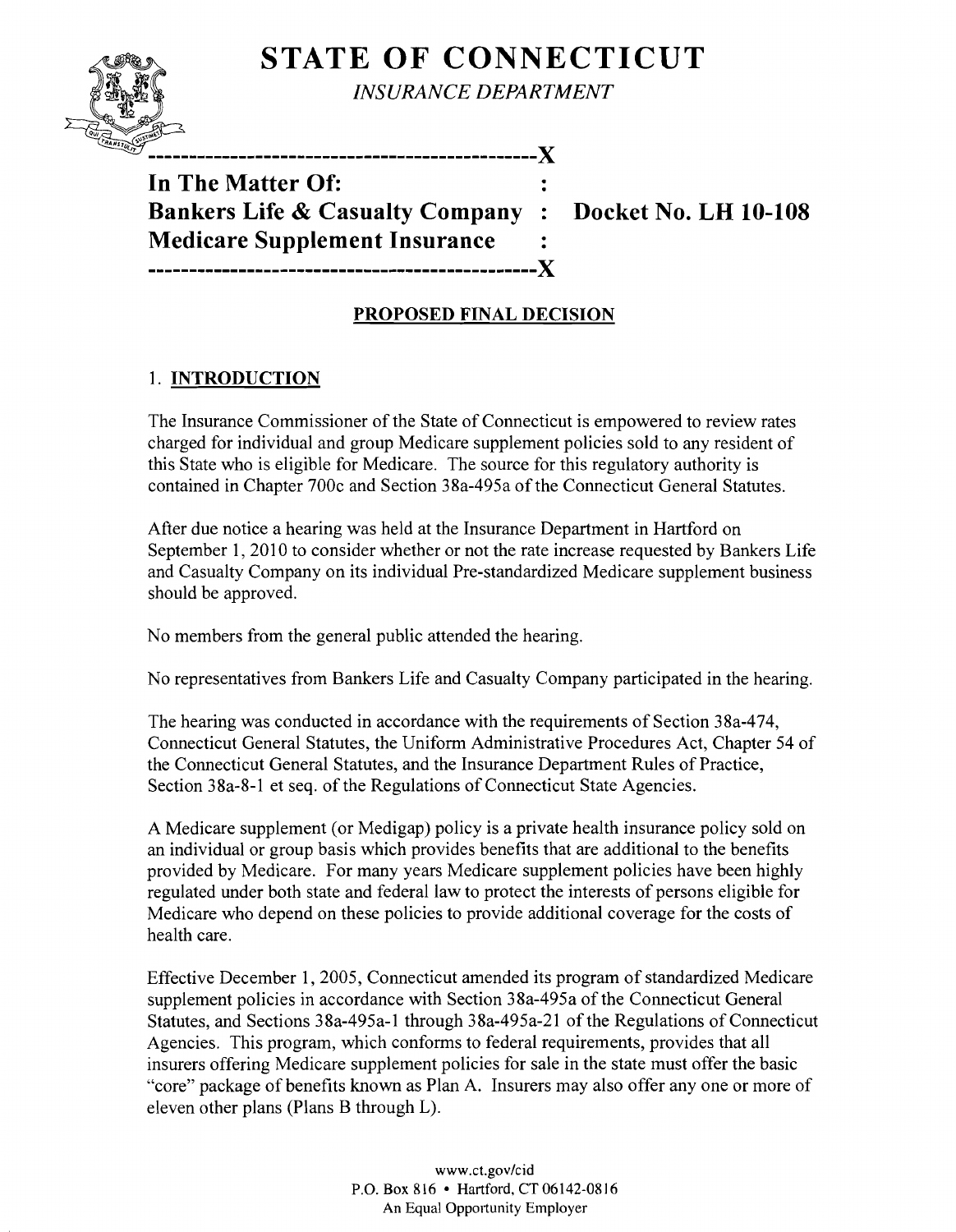Effective January 1,2006, in accordance with Section 38a-495c of the Connecticut General Statutes (as amended by Public Act 05-20) premiums for all Medicare supplement policies in the state must use community rating. Rates for Plans A through L must be computed without regard to age, gender, previous claims history or the medical condition of any person covered by a Medicare supplement policy or certificate.

The statute provides that coverage under Plan A through L may not be denied on the basis of age, gender, previous claims history or the medical condition of any covered person. Insurers may exclude benefits for losses incurred within six months from the effective date of coverage based on a pre-existing condition.

Effective October 1, 1998, carriers that offer Plan B or Plan C must make these plans as well as Plan A, available to all persons eligible for Medicare by reason of disability.

Insurers must also make the necessary arrangements to receive notice of all claims paid by Medicare for their insureds so that supplemental benefits can be computed and paid without requiring insureds to file claim forms for such benefits. This process of direct notice and automatic claims payment is commonly referred to as "piggybacking" or "crossover".

Sections 38a-495 and 38a-522 of the Connecticut General Statutes, and Section 38a-495a-10 ofthe Regulations of Connecticut Agencies, state that individual and group Medicare supplement policies must have anticipated loss ratios of 65% and 75%, respectively. Under Sections 38a-495-7 and 38a-495a-10 of the Regulations of Connecticut Agencies, filings for rate increases must demonstrate that actual and expected losses in relation to premiums meet these standards, and anticipated loss ratios for the entire future period for which the requested premiums are calculated to provide coverage must be expected to equal or exceed the appropriate loss ratio standard.

Section 38a-473 of the Connecticut General Statutes provides that no insurer may incorporate in its rates for Medicare supplement policies factors for expenses that exceed 150% ofthe average expense ratio for that insurer's entire written premium for all lines of health insurance for the previous calendar year.

### II. **FINDING OF FACT**

After reviewing the exhibits entered into the record of this proceeding, the testimony of the witnesses, and utilizing the experience, technical competence and specialized knowledge of the Insurance Department, the undersigned makes the following findings of fact:

- 1. Bankers Life and Casualty submitted a rate increase request of 4.5% for individual pre-standardized policy forms GR-75R and GR-A020.
- 2. The proposed rates are expected to satisfy the Connecticut regulatory loss ratio requirement of 65%.
- 3. The proposed rates are intended to be effective through year-end 2011.
- 4. Bankers certified that their expense factors are in compliance with Section 38a-473, C.G.S..